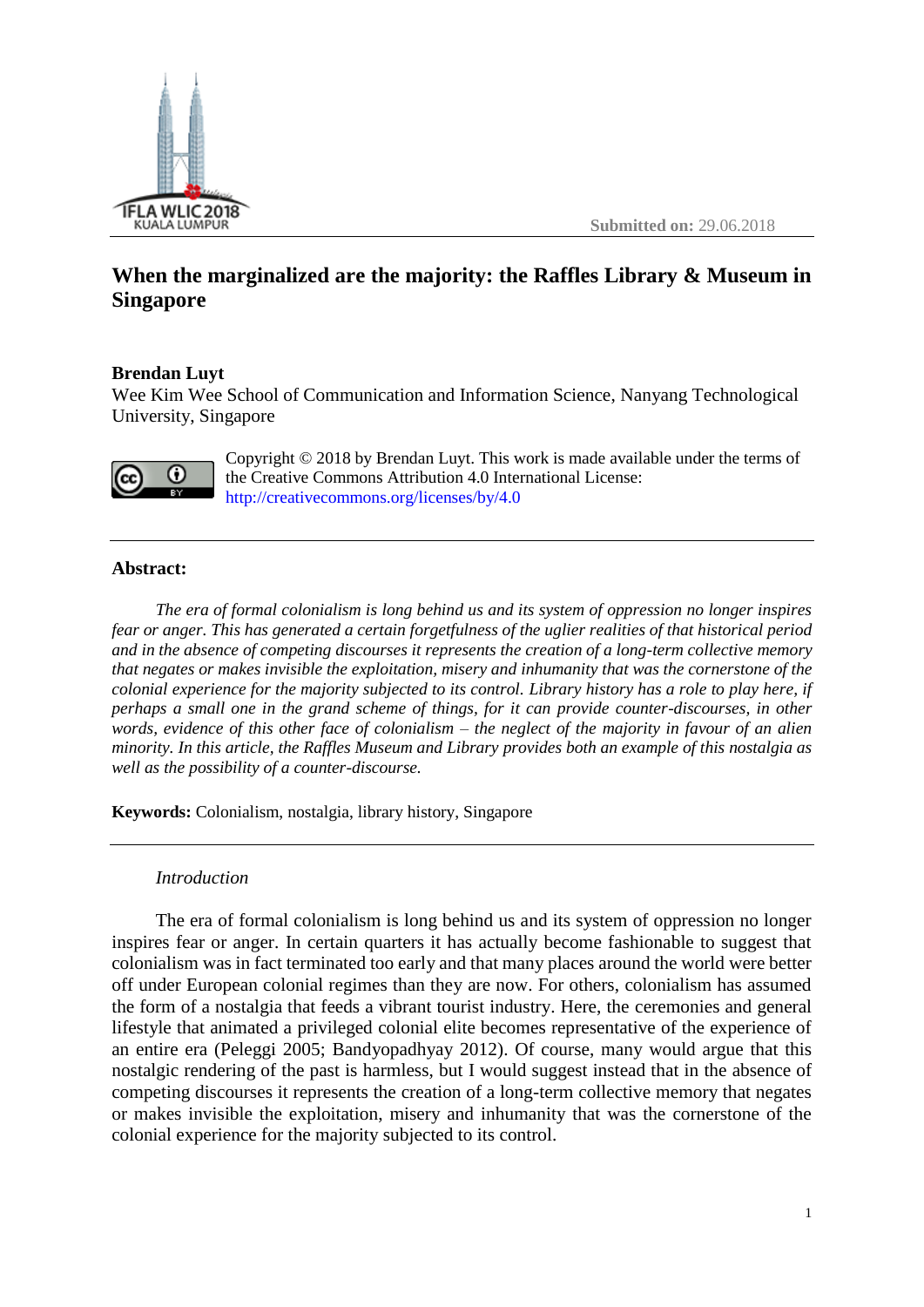Library history has a role to play here, if perhaps a small one in the grand scheme of things, for it can provide counter-discourses, in other words, evidence of this other face of colonialism – the neglect of the majority in favour of an alien minority. My focus in this work is the Raffles Museum and Library in Singapore. This library provides an excellent example of the points I wish to make.

#### *The Raffles Museum and Library*

The Raffles Museum and Library is today directly part of the colonial nostalgia industry as the building housing these institutions still stands. Now part of the National Museum of Singapore, this building with its beautiful colonial architecture beckons the visitor to embrace the dream of colonial nostalgia, rather than aim for a more reflective role of the institution as a partner in the colonial endeavour. Although it was the first to receive government funding, the Raffles Museum and Library was not the first library in Singapore. The Singapore Free School housed a small collection from 1837 onwards and in 1844 a number of prominent residents banded together to form the Singapore Library. This library was completely reliant on subscriptions for its survival and, not surprisingly, was frequently in financial difficulties. In 1874, its proprietors agreed to transfer their assets to the newly formed Raffles Library and Museum in return for the government taking over their debt and guaranteeing lifetime memberships to its founding partners.

Responsibility on a day-to-day basis for both the library and the museum rested in the hands of the Librarian and Curator, but supervising the institution were two committees, one for the library and the other for the museum. Members of these committees were chosen directly by the Governor of the Straits Settlements. The library itself was divided into reference and lending sections. Anyone could access material from the reference section, but only members could borrow from the lending collection. How many books could be borrowed at one time depended on membership status. By paying a higher fee it was possible to obtain a first-class subscription that allowed the user to borrow two books and one periodical at a time. The other option, second-class subscription, allowed for only one book. Subscribers chose their books from a collection that amounted to 3000 volumes in 1874 (Seet 1982, 22), but which had grown to 13,103 complete works by the end of the century. The size of its collection likely made the Raffles Library one of the largest in Southeast Asia at the time.

#### *The nature of the Raffles Museum and Library*

The Raffles Library was not particularly interested, except towards the end-days of British colonialism in the region, with the average inhabitant of the city. A few points of evidence should bear out this claim. To begin with, the collection of the library, up until the very eve of independence, was mostly in English in a colony where very few actually could read the language. Second, the library functioned on a subscription basis with prices far beyond what the average Singaporean could afford. For example, a second class subscription cost six dollars in 1874 which was a substantial investment at the time, given that even as late as 1908, Asian labourers received wages ranging between 50 cents to one dollar per day (Warren, 2003, p. 45). And finally, there was a covert (and sometimes overt) racism at work within the building itself. In the *Straits Times* of May 25, 1878 we find the following instructive quote: "The daily influx of native visitors to the Raffles Museum having reached an extent which almost precludes ladies from entering it, the rule has been adopted of reserving from 10AM to 1:30PM for natives, coolies, &c., and from 2PM to 5PM for European and other respectable visitors and ladies" (Straits Times, 1878, p. 4).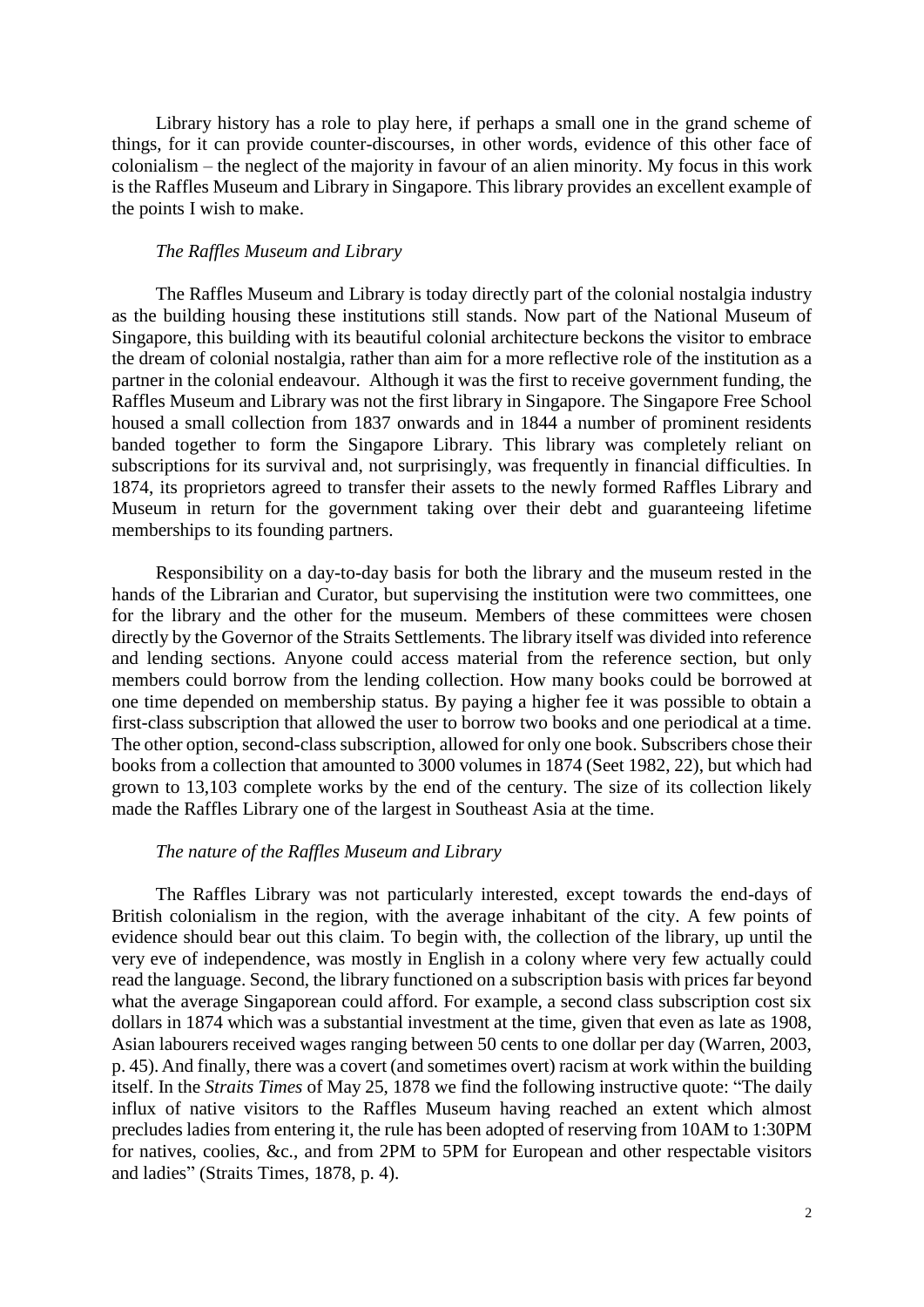The main aim of the public side of the Raffles Library, an aim that has been forgotten for some time now, was the provision of entertainment and an "English atmosphere" to colonial civil servants and their families seen at danger from the tropical climate and foreign mores. This could be illustrated in a number of ways, but perhaps is best done by examining the Raffles Library policy towards fiction.

Most library historians are familiar with the great library fiction debates that took place over the course of the last quarter of the nineteenth and first part of the twentieth century in the United States and the United Kingdom. The debate was over the place fiction should have in the public library. Many librarians and literary scholars believed that a publicly funded institution should not be buying works meant for entertainment, and especially not inferior works meant for entertainment. But of course this was precisely what most users of the public library wanted (Carrier 1965; Sturges and Barr 1991; Snape 1995).

Now the interesting thing is that this debate never reached the shores of Singapore. We can tell that this was so through an examination of the still-existing catalogues dated from that time in combination with 1) an ALA list of the most banned books in American libraries and 2) the examples Ernest Baker provides to illustrate his typology of the fiction world.

### The ALA List

The fledging ALA wanted to discover what literature its librarians found objectionable and to that end conducted a survey of seventy public libraries in the United States. In the survey, published in 1881, the ALA asked who the librarians believe to be potentially troublesome authors and what their policy was in respect to collecting their works: banned, purchased but banned later, or purchased and kept. Thirty libraries responded. Both American and UK authors appeared on the final list (Carrier 1965, 267–270).

Now if we compare the 1905 Raffles Library catalogue with this list the first thing to note is that none of the American authors were collected. But this is not surprising given the size of the library and its location in a British colony. If we remove the American authors we then find that the authors banned in a third or more of the surveyed libraries included: GWM Reynolds, ECG Murray, Helen Mathers, Mrs. Forrester, Ouida, Rhoda Broughton, Mrs. Henry Wood, and Mary Elizabeth Braddon. All of these authors were publishing successes, but most were also considered as pandering to baser instincts either through melodramatic writing or "immoral" storylines. The Raffles library collected all seven (see Table 1). Although Reynolds is represented by only one title and Murray by only three, this compares to 55 titles by Braddon, 29 by Ouida, and 12 by Helen Mathers (who also had the dubious distinction of being the second most banned author in the American libraries).

#### Ernest Baker

Baker was a UK librarian, according to Robert Snape, 'of immense influence' in the debate over fiction in public libraries in the early twentieth century (Snape 1995, 59). In a 1907 article, written in order to help simplify the life of librarians, he suggested that fiction be divided into those works deserving a place in all libraries (Balzac, Turgenev, James and Conrad are examples he uses), "popular mediocrities and doubtful cases" (Corelli, Braddon, Wood, Worboise), and at the bottom "below the standard admissible" works of authors such as Florence Marryat, Guy Boothby, Annie Thomas and Dick Donovan (Baker 1907). Once again a look at the old catalogues tells us that in the case of the Raffles Library the lower class of authors was not discriminated against in any way (see Table 2). Only Wilson, of the fifteen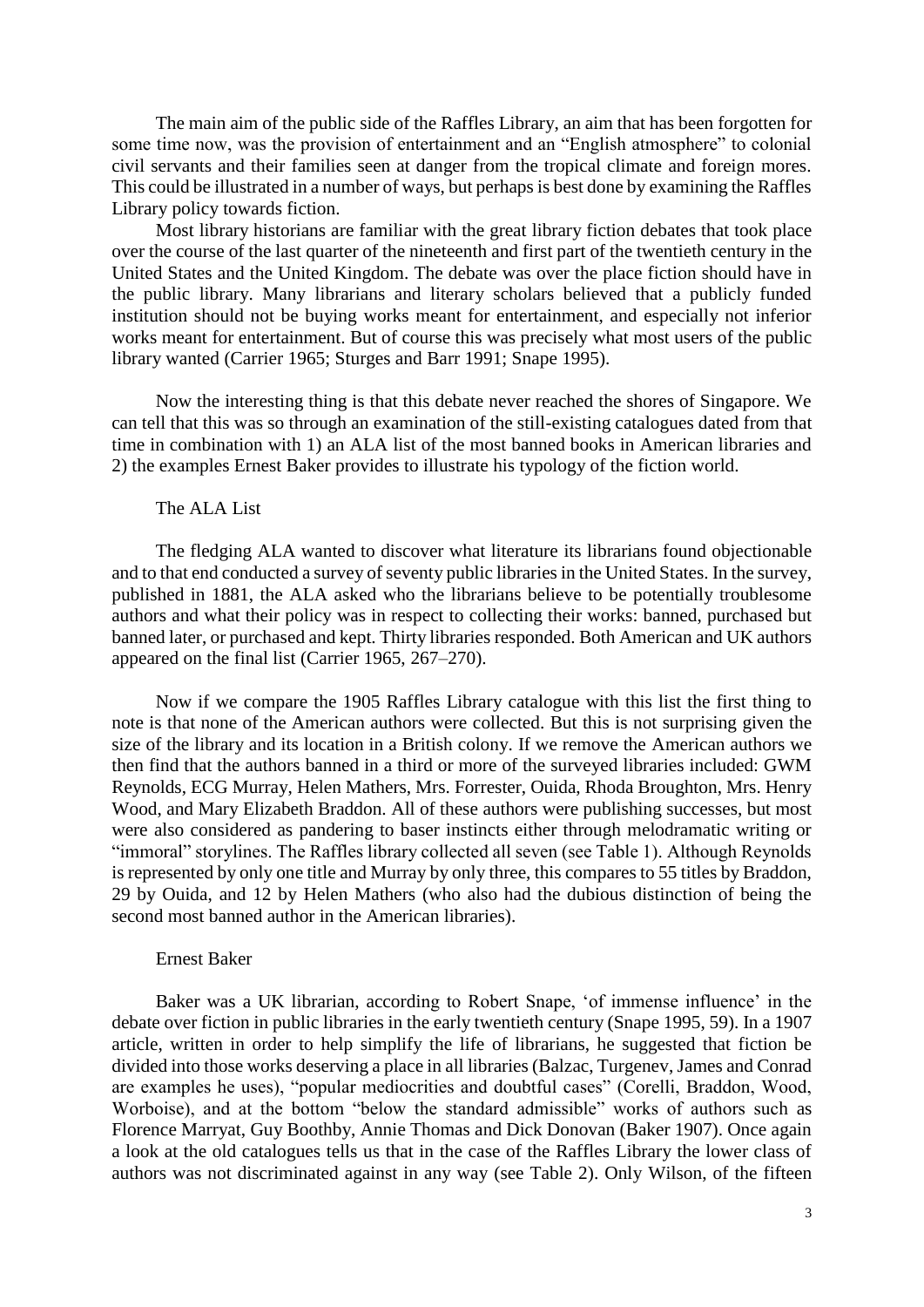authors in this class, was not represented in the library's collection. But the two other classes also had gaps. Worboise and Bjornson had no titles either, despite being a "mediocrity" and good work respectively.

#### *The roles and functions of the Raffles Museum and Library*

So why was all this "mediocre" and "below standard" literature collected? As we have seen it was not collected to cater to the vast majority of Singapore's population who couldn't have afforded the subscription fee, even if they could have read English. My argument is that it was instead collected for the benefit of the small proportion of the population originating from Europe – the officials of the colonial state and the managers of the major commercial trading firms. These comprised the colony's elite and they needed to be both protected and unified.

#### Protecting Europeans

It was a common view held in the nineteenth and early twentieth century that Europeans could easily be the victims of various kinds of physical and moral "degeneracy" developed as a result of prolonged exposure to tropical environments (Thomas and Eves, 1999, pp. 136-42; Fischer-Tine, 2005, pp. 311-12; Warwick, 1996). Symptoms included irritability, troubled sleep, headaches, lack of concentration, procrastination, depression, and a general inability to plan. This was not just an individual problem, but also an issue for the colonial state as it was thought to reduce the capability of those persons to perform adequately at their jobs. And it was a security risk as it was widely believed that the image of the white man as invincible was the foundation of colonial rule. Degeneration threatened that belief to the core.

Until the 1920s and the development of psychoanalysis, medical expertise considered that the best way to deal with tropical neurasthenia, as the "disease" came to be called, was to regulate social life through the construction of micro-environments. Here then was a role for the library. Reading could create and maintain such an environment. Given its solitary nature it could serve as a means to temporarily remove the reader from the native and local surroundings that contributed to his illness. Roland Braddell, an eminent lawyer and long-term resident in Singapore, gave precisely this advice to newcomers: "remember that the country is just round the corner waiting to black-jack you. Don't admit that you are living in an Oriental country; live nearly as possible as you would in Europe. Read plenty, the mind needs more exercise than the body; keep yourself up to date ..." (Braddell 1982, 21). Thus it seems likely that The Raffles Library collection was to serve in the same manner as the circulating library did back home — a purveyor of entertaining books for the middle classes. In this sense, the library was the intellectual equivalent of the colonial 'hill station', a place where colonists could go to rest and recuperate from the rigours of an alien environment (Kenny 1995). It was not and never planned to be a place where the marginalized majority could go to learn to read or practice reading skills learned elsewhere or use these skills to create more enriching lives.

#### Unifying the European community

Anne Stoler argues that colonial communities, whether in Africa or Asia, were not unified. They were composed of groups with sometimes widely diverging interests, both between fellow colonists and the metropole state. This heterogeneity required mechanisms that would "overcome the economic and social disparities that would in other contexts separate and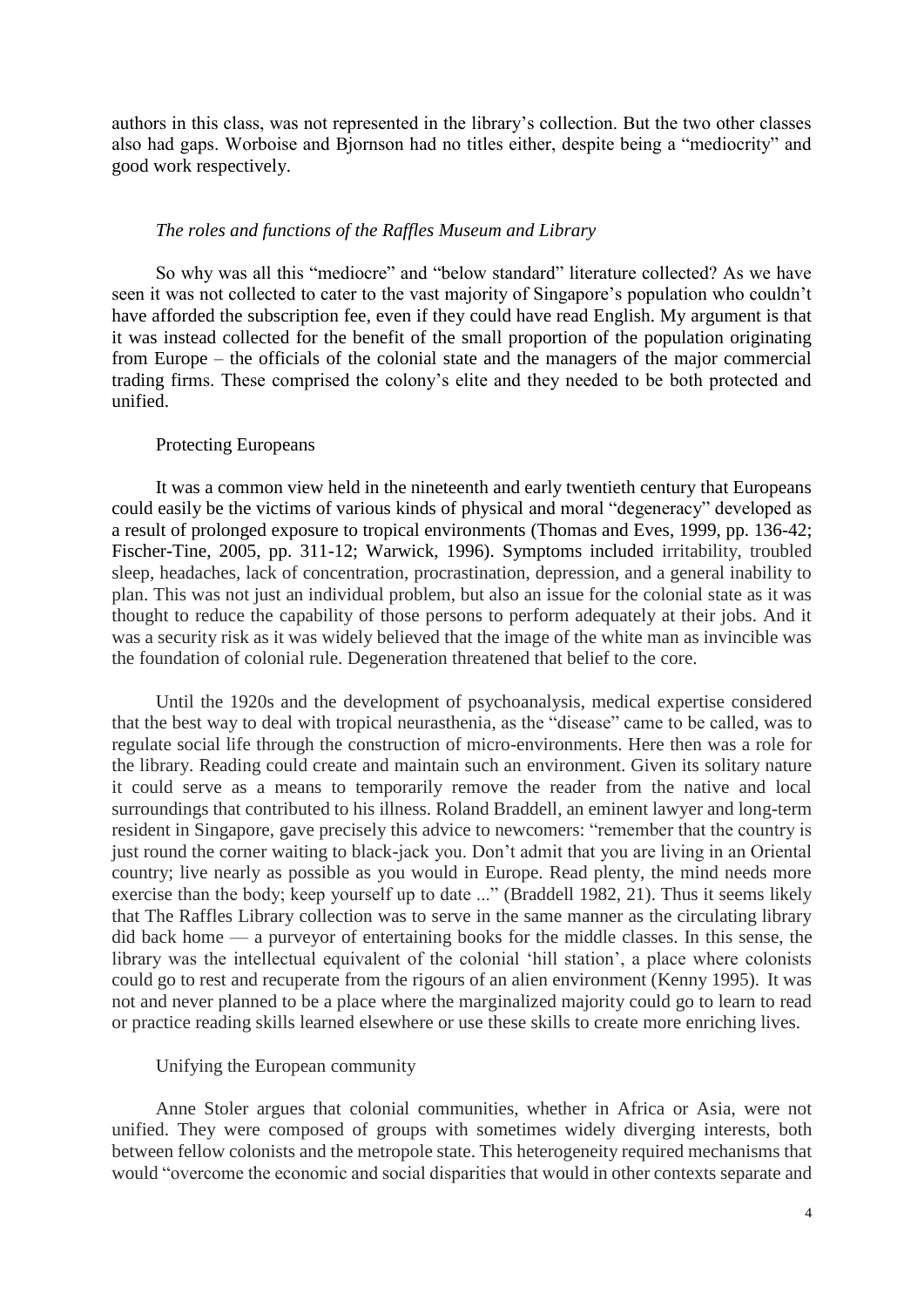often set their members in conflict" as well as to distinguish the colonists as a group from the colonised. It was therefore important that mechanisms to integrate and socialise the European population of the colonies be devised. These were often sought in institutions as diverse as clubs, standards of dress (Stoler, 1989, p. 137) and in French Indochina at least, a concern over the quality of opera facilities (McClellan, 2003). In Singapore, horse racing days, amateur theatricals, yacht races, and promenading on the esplanade were some of the activities used to unify the European community (Trocki, 2006, p. 45). Together the policies that gave rise to them amounted to an "internal civilizing mission" that matched the external mission to "civilize" the native population (Fischer-Tine, 2005, p. 298). In the case of Singapore, I would argue that the public library was created precisely to fulfil this internal mission.

Only during the 1920s and 1930s do we see evidence of a wider concern with the local people, and this, ironically enough, is not found in the annual report of the library, but in the pages of Singapore's newspapers as a few liberal voices began to be heard advocating a wider role for a public library in the colony. As one member of this small group declared: "the time has come to convince the clerk that the city library is for him as well as the Europeans" (Straits Times, 1939, 10). But the demand fell on very deaf ears. Responding to a request to open the library into the evenings in order to better accommodate workers (most of whom would have been non-European), the director laconically noted that "when the financial stress is easier the idea is perhaps worthy of further investigation" (Raffles Library & Museum, 1920, 4). Instead attention was turned to accommodating the existing class of subscribers – the European elite. Much attention was paid in the annual reports to the efforts made by library staff to make the library attractive and comfortable – carpets, chair coverings, a special ladies reading room, potted plants. Attention was also paid to their reading needs as evidenced by the decision to purchase omnibus novels which apparently were most "suitable for those leaving the colony, on a short holiday" and concern that the staff, having little education, did not really know much about European literature and so could not help library subscribers (Raffles Library & Museum, 1933, 9).

Issues of wider access to the library had to wait till the post-war era and a political situation that would no longer tolerate the pampering of the European elite while at the same time ignoring the educational needs of the vast majority of Singaporeans. Post-war Singapore was not a peaceful place with activist trade union and political party activity demanding a new role for the state and a better deal for the majority. It became painfully aware to the British that if they were to maintain control of the island they would need to reform. And part of that reform was to cater to the library needs of the long marginalized majority. More attention was given to collecting in languages other than English, funding was provided to study how best to expand library service across the island, and the process of getting local Singaporeans trained as professional librarians began at last (Luyt 2009).

### *Conclusion*

The era of colonialism ended in Singapore in 1963 and its oppressive nature no longer is foremost in the memories of the current generation. But that is no reason for the collective memory of the period to be dominated by the nostalgia generated by a tourism industry keen on marketing colonial era heritage. We need to remember the foundation of suffering and misery that the colonial system maintained as well as the graceful lines of the elite architecture it left behind. Developing a counter-discourse such I have in this article is one method to assist this remembrance.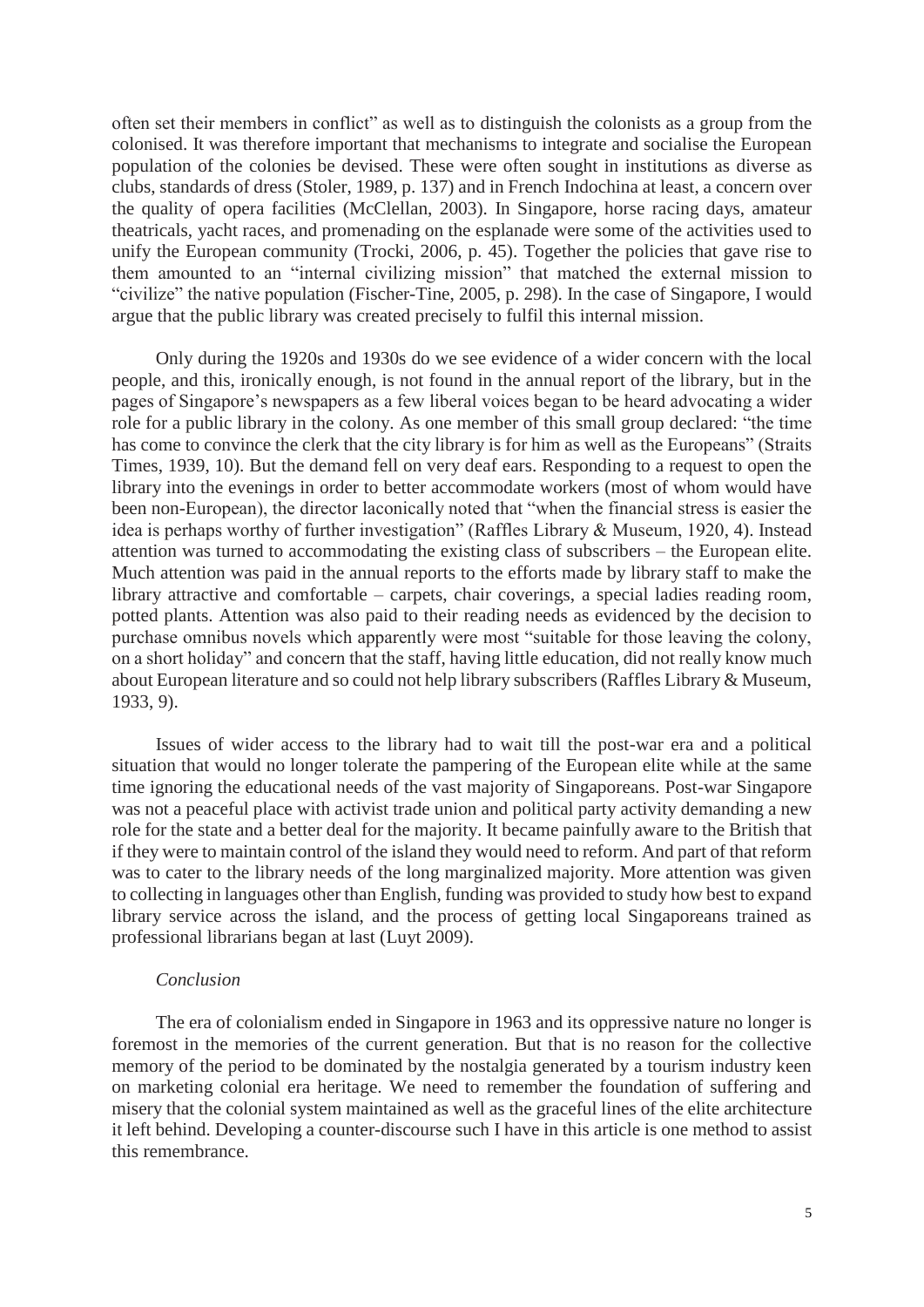## Table 1: Top Banned UK Authors (taken from the 1881 ALA Survey of Potentially Objectionable Books).

| Rank | Author               | # of Libraries Banning | Works of the author in |
|------|----------------------|------------------------|------------------------|
|      |                      | the Author             | the RLM Catalogue      |
|      |                      |                        | (1905)                 |
|      | <b>GWM</b> Reynolds  | 22                     |                        |
|      | <b>Helen Mathers</b> | 16                     |                        |
|      | <b>ECG Murray</b>    | 14                     |                        |
|      | Ouida                | 14                     | 29                     |
|      | Mrs. Forrester       | 12                     |                        |
|      | <b>Braddon</b>       | 12                     | 55                     |
|      | Rhoda Broughton      |                        |                        |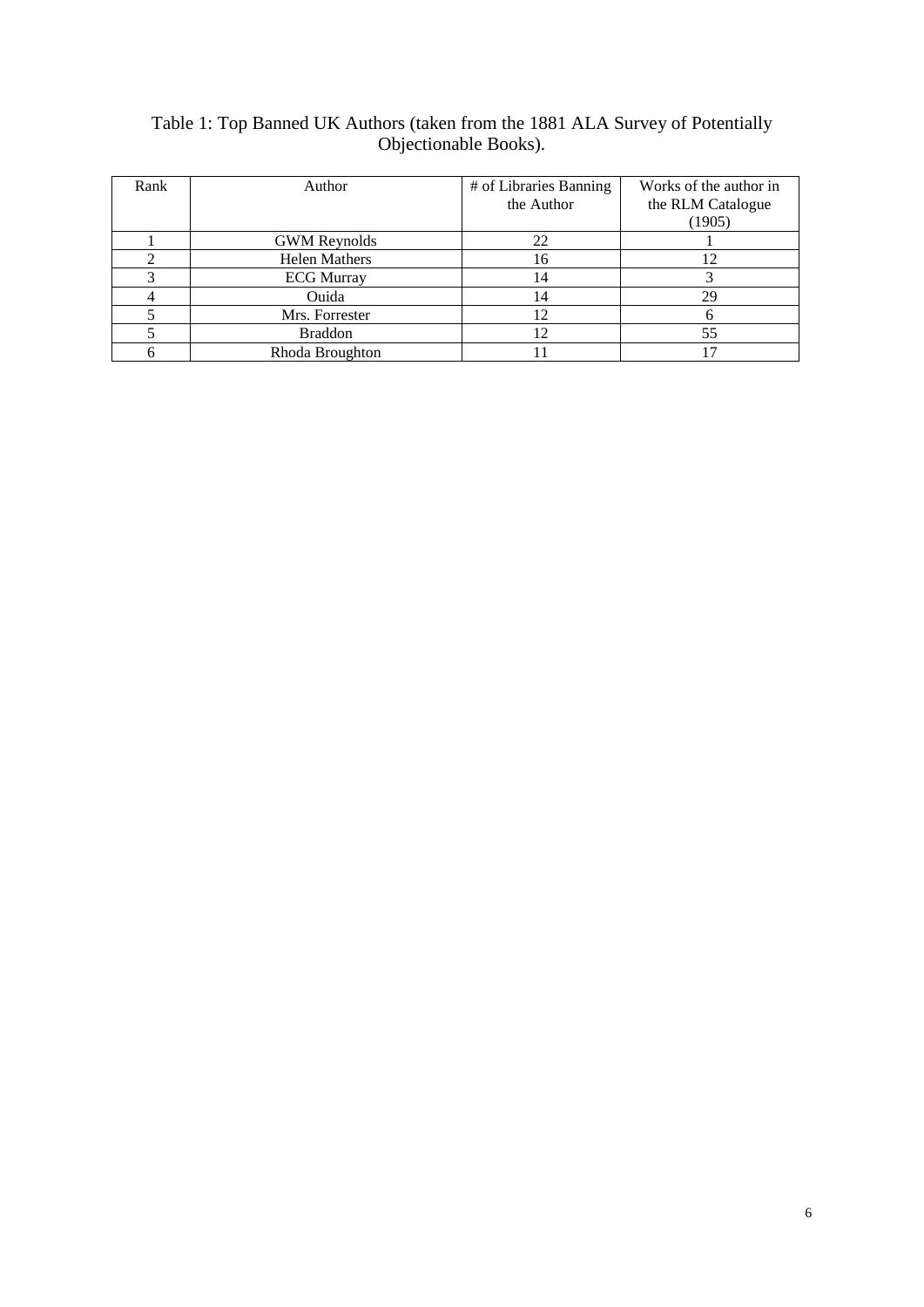| "First Rank"           | <b>Number of Works</b> |  |
|------------------------|------------------------|--|
| <b>Balzac</b>          | 11                     |  |
| Bjornson               | $\boldsymbol{0}$       |  |
| Conrad                 | $\overline{3}$         |  |
| Ebers                  | 9                      |  |
| Howells                | 17                     |  |
| James                  | 20                     |  |
| Meredith               | 17                     |  |
| Raymond                | $\overline{2}$         |  |
| Stockton               | 13                     |  |
| Turgenev               | $\overline{4}$         |  |
| Wiggin                 | $\mathbf{1}$           |  |
| "Popular Mediocrities" |                        |  |
| <b>Braddon</b>         | 55                     |  |
| <b>Barrett</b>         | 12                     |  |
| Cameron                | 17                     |  |
| Cleeve                 | $\mathbf{1}$           |  |
| Corelli                | 14                     |  |
| Hume                   | 18                     |  |
| Hungerford             | 13                     |  |
| Hyne                   | 5                      |  |
| Oppenheim              | $\overline{4}$         |  |
| Ouida                  | 29                     |  |
| Wood                   | 34                     |  |
| Worboise               | $\overline{0}$         |  |
| "Below the standard"   |                        |  |
| <b>Boothby</b>         | 18                     |  |
| Donovan                | 8                      |  |
| Gould                  | $\overline{4}$         |  |
| Gunter                 | 3                      |  |
| Le Queux               | 13                     |  |
| Lee                    | 9                      |  |
| Marryat                | 38                     |  |
| Muddock                | 6                      |  |
| Rita                   | $20\,$                 |  |
| Russell                | $\overline{2}$         |  |
| Savage                 | 9                      |  |
| Speight                | $\overline{5}$         |  |
| Thomas                 | 19                     |  |
| Wilson                 | $\boldsymbol{0}$       |  |
| Yorke                  | 5                      |  |

Table 2: Works of authors used by Ernest Baker as examples of his fiction classification scheme found in the Raffles Library as of 1901.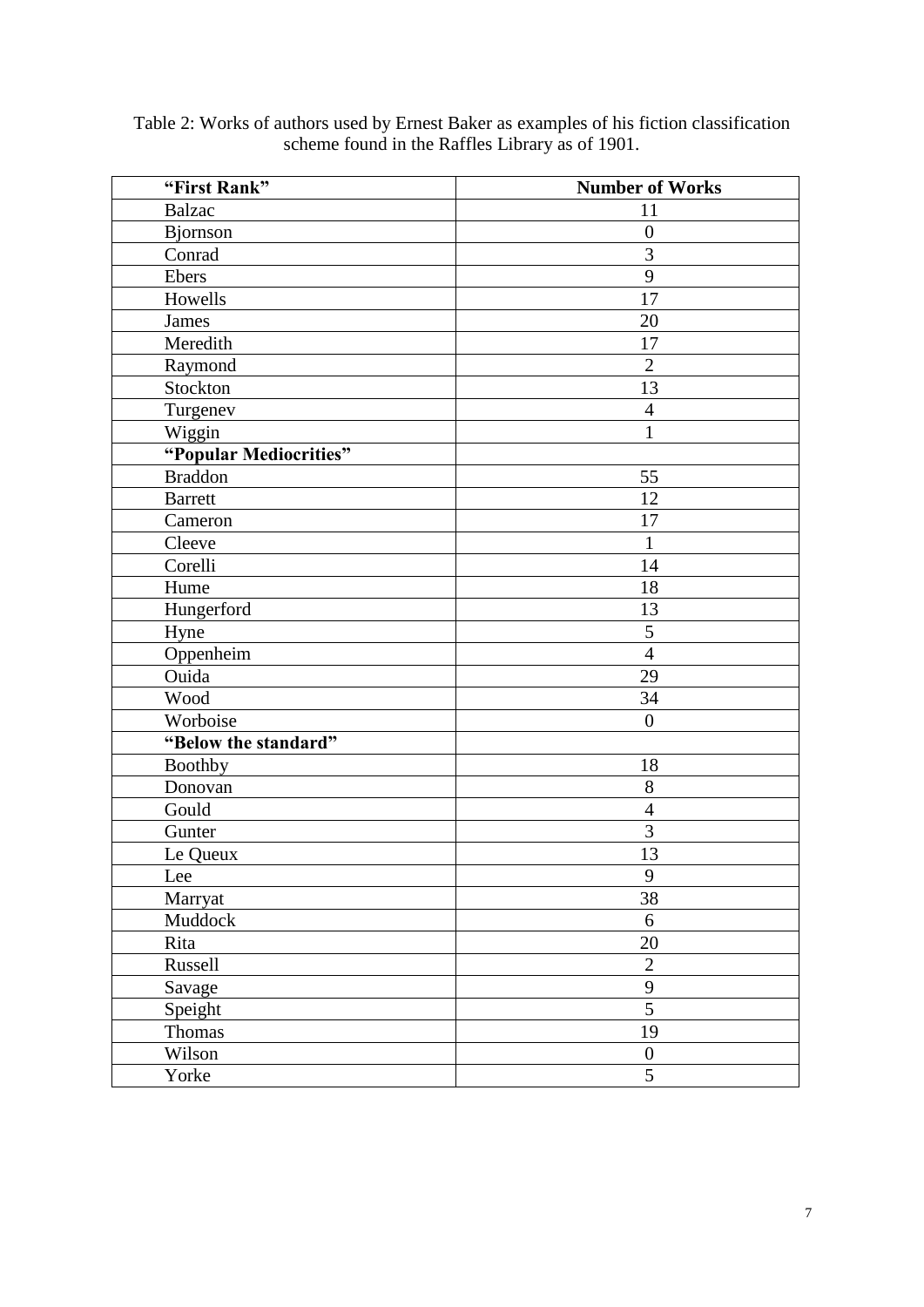## **References**

Baker, Ernest. 1907. Standard of fiction in public libraries, Library Association Record.

Bandyopadhyay, Ranjan. 2012. "Raj revival' tourism: consuming imperial/colonial nostalgia. Annals of Tourism Research 39 (3): 1718-1722.

Braddell, Roland. 1982. The lights of Singapore (Oxford: Oxford University Press, 1982).

Carrier, Esther. Fiction in public libraries (New York: Scarecrow Press, 1965).

Fischer-Tine, Harald. (2005), Britain's other civilizing mission: class prejudice: European 'loaferism' and the workhouse-system in colonial India, The Indian Economic and Social History Review, 42 (3), 295-338.

Kenny, Judith. 1995. Climate, race, and imperial authority, Annals of the Association of American Geographers 85:4, 694–695.

Luyt, Brendan. 2009. Colonialism, ethnicity and geopolitics in the development of the Singapore National Library. Libraries and the cultural record 44 (4): 418-433.

McClellan, Michael. (2003), "Performing empire: opera in colonial Hanoi", Journal of Musicological Research, 22 (1-2), 135-66.

Peleggi, Maurizio. 2005. Consuming colonial nostalgia: monumentalising historic hotels in urban Southeast Asia. Asia Pacific Viewpoint 46 (3): 255-265.

Raffles Library and Museum (1920), Annual Report, Government Printing Office, Singapore.

Raffles Library and Museum (1933), Annual Report, Government Printing Office, Singapore.

Seet, K.K. A Place for the People: the Story of a National Library (Singapore: Times Books International, Singapore, 1982).

Snape, Robert. Leisure and the rise of the public library (London: Library Association Publishing, 1995).

Stoler, Ann Laura. (1989), "Rethinking colonial categories: European communities and the boundaries of rule", Comparative Studies in Society and History, 31 (1), pp. 134-61.

Straits Times (1878), 25 May.

Straits Times (1939), "Notes of the day: Asiatic reading", Straits Times, July 24.

Sturges, Paul and Alison Barr, The fiction nuisance in nineteenth century British public libraries. Journal of Librarianship and Information Science 24 (1) (1991), 23-31.

Thomas, Nicholas and Richard Eves. Bad Colonists: the South Seas Letters of Vernon Lee Walker and Louis Becke, (Durham NC: Duke University Press, 1999).